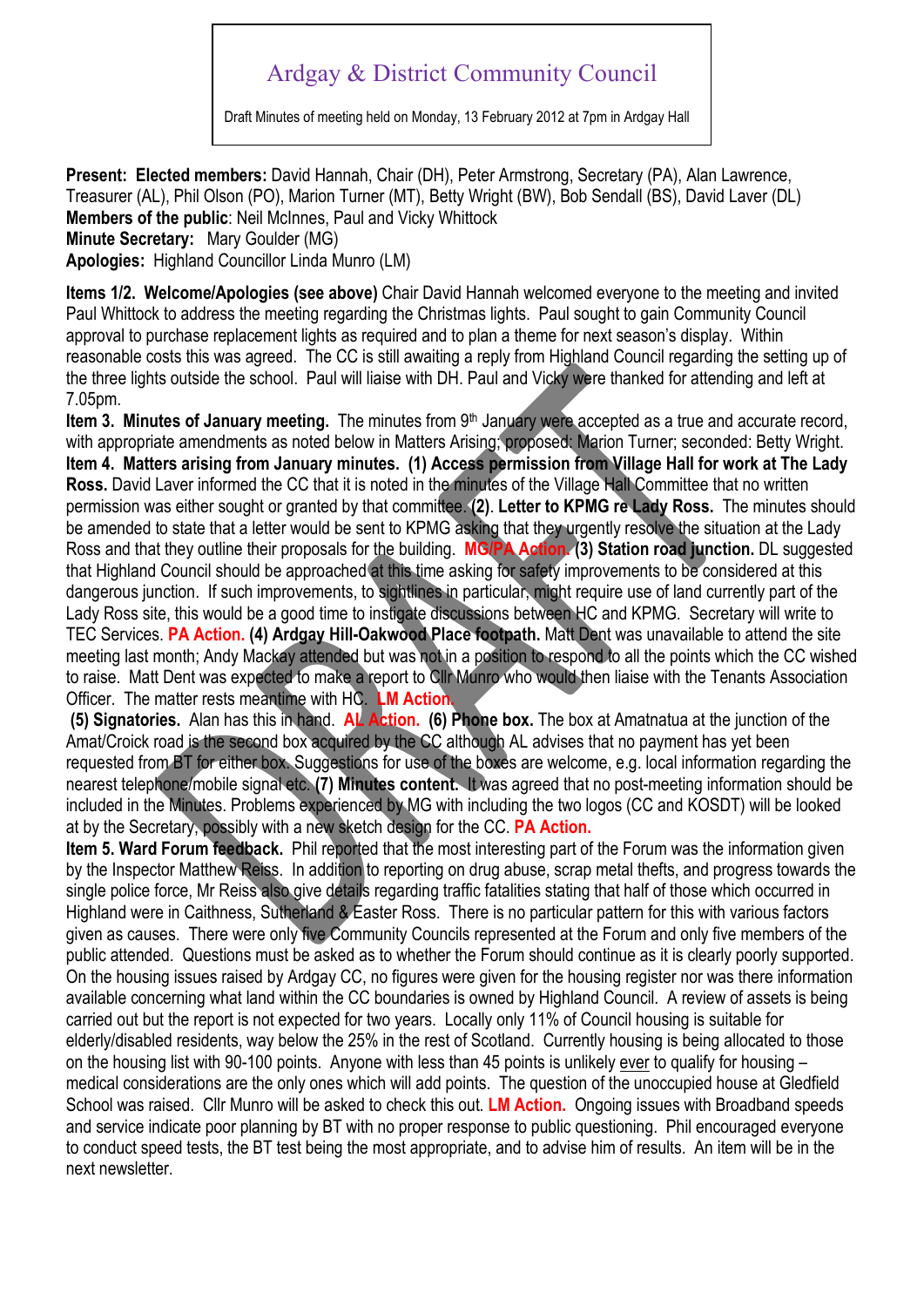Marion advised that she raised the issue of appropriate training for Community Councillors, with particular regard to encouraging community engagement and communication/working with Highland Council departments. None of this was mentioned in the official notes of the Forum. Nor was her vote of thanks to the Highland Councillors for their help and support in this area. Such training as appears to be being planned by HC is expected to be inappropriate and also the timescale for dates of training sessions is unacceptable. Previously Cllr Munro suggested she bring a high-ranking HC official to meet the Community Council and this was still felt to be a better way forward. How the CC works with Highland Council officials remains at the heart of the problem. **LM Action.** The consensus remained that the Ward Forum format be scrapped as it is not working. The next scheduled one is on Saturday 26<sup>th</sup> May in Skerray. Anyone planning to attend should inform the Chair.

**Item 6. Correspondence.** Peter has received emails from **ScotRail**. They are apparently looking into a mobile ticketing option to deal with the problem of purchasing tickets for travel from Ardgay's non –manned station. The CC is advised to contact HITRANS directly to pursue the issue of lack of service to Ardgay after 17.54hrs. The CC was also invited to consider 'adopting' the station to restore a floral presence. No-one is sure just what that would entail in the future. Secretary has written again.

Emails received from Highland Council regarding **Community Benefit training workshops**. Posters are on display in the Library. Phil will attend in Inverness on February 24<sup>th</sup> as Ardgay CC representative. General discussion on the proposed HC pan-Highland community benefit plan indicated the wish to remain outside this new system and continue direct negotiations with developers as at present, perhaps with ongoing support in administration by SCF. The Achany Panel is a good example of the communities working together with SCF and developers to the benefit of the immediate local area.

Colin Gilmour has requested nominations for person/s to attend the **Royal Garden Party** in Edinburgh this summer. Agreed to put forward the names of Liz Cormack (previously nominated but unable to attend) and Gillian Glennie. Following receipt of information from the **Highland Community Care Forum** it was agreed to invite a representative to attend a CC meeting. **PA Action.** 

**Item 7. Treasurer's report.** Alan Lawrence gave the following report: Treasurer's Account: cleared balance stands at £2,070.08 with one outstanding open cheque for £15.00. Projects Account: £4,329.70. Recent deposits have been made of £140.00 and outstanding cheques add up to £148.35. Toilets Account: £7.65.

**Item 8. Beinn Tharsuinn Windfarm funding applications.** There is a current application from the Gledfield Primary School Parent Council Fundraising Group. Mary has approached the applicants to supply the further information requested by CC members but has no reply as yet. She will chase this up. Discussion of application held over till next month. **MG Action.** 

**Item 9. Windfarms update. Sallachy.** Meeting scheduled for 14<sup>th</sup> February. Glenmorie. Meeting scheduled for 16<sup>th</sup> February. Marion will take the EIA and expects discussion regarding the nine turbines which are to be removed. **Achany.** Carol Elliott has been appointed to the Inverness office of SCF. The next meeting is in April. **Braemore.**  Alan reported watching a helicopter working over the Braemore site all day last Saturday apparently depositing 'slung loads' on site. It is understood this planning application is being re-submitted. **Rosehall.** E.ON is reported to be considering administering community benefit through the Achany Panel. **Glencassley.** Scoping now. **Coire na Cloiche.** Nothing new at this stage.

**Item 10. KOSDT update.** The sixth monthly report has been received. Everyone is satisfied with this continuing as a six monthly update. The website is now running and regularly updated. Photograph submissions would be welcome. A local query regarding the mention of a 'safe space' at the old filling station refers to fencing erected to avoid access to the railway land behind the site. Decontamination has also been carried out.

**Item 11. Floral displays.** Jeanie Sparling has offered to deal with displays in the village, and perhaps at the station platform. She would welcome volunteers. She also seeks greenhouse space for the development of plants. Perhaps these could be mentioned in the upcoming newsletter. Marion is still optimistic about securing some more half barrels.

**Item 12. Public toilets.** A leak reported in November remains in spite of John Clark having passed the complaint to the relevant department in Highland Council. Secretary will write again, via John Clark. The floor painting must wait until the leak is repaired.